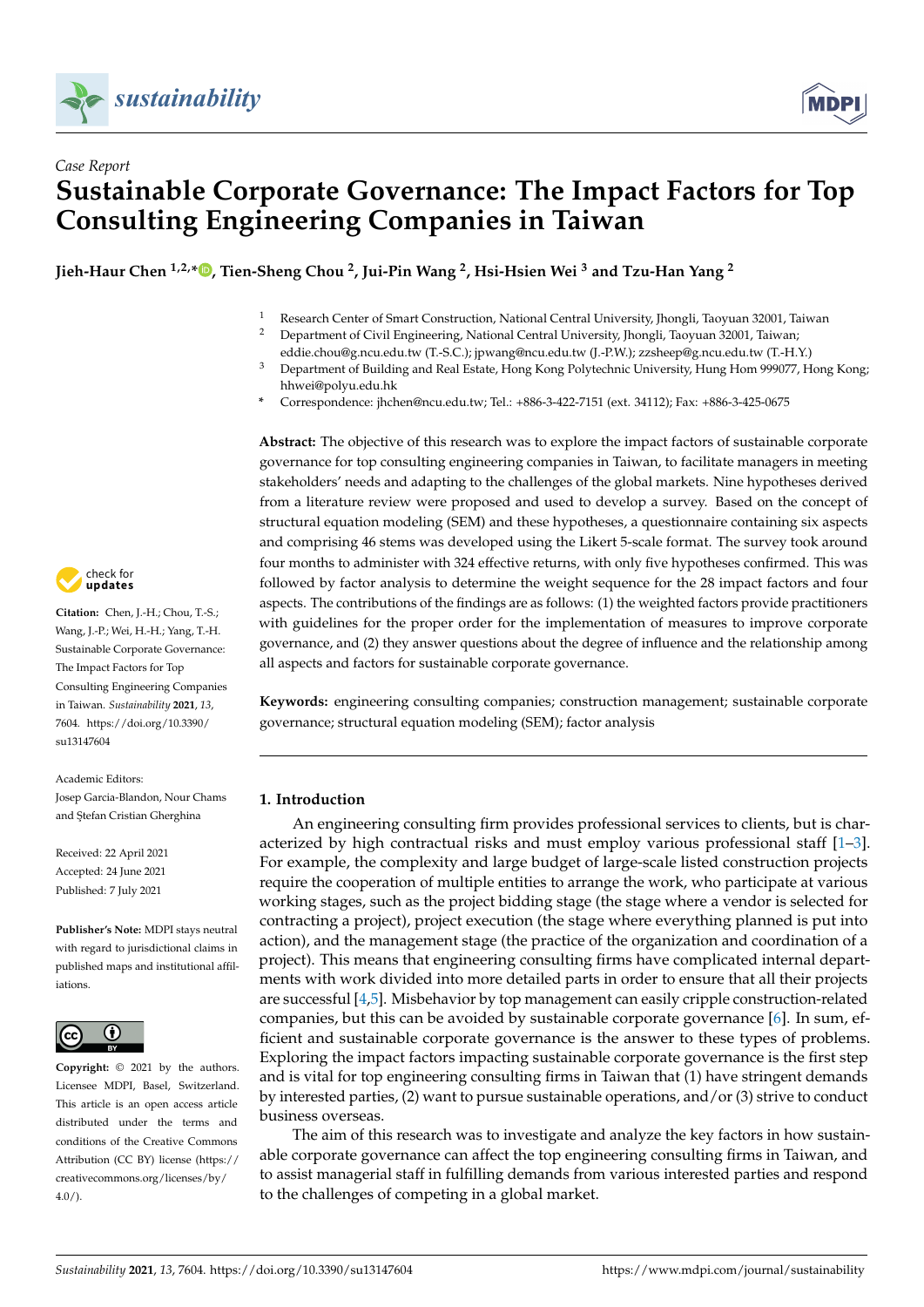The methodology required investigating the responses of employees of Taiwanese engineering consulting firms, focusing on the impact made by corporate governance principles as defined by the Organization for Economic Cooperation and Development (OECD) and other corporate governance evaluation indicators in Taiwan [\[7\]](#page-10-5). A widely accepted structural equation modeling (SEM)-oriented questionnaire was designed, and then a survey, based on convenience sampling, targeting the top 10 engineering consulting companies in Taiwan, was carried out. The hypotheses were verified and discussed before identifying the key factors for sustainable corporate governance. The following sections include an explanation of the research hypotheses, a discussion of the design of the questionnaire, the pilot study and the analysis, a summary of the survey and analysis results, and a discussion.

#### **2. Literature Review**

The Taiwanese government propagated their ideas about corporate governance and stressed its importance to listed companies in 1988. Robust corporate governance principles suggest the importance of the establishment of a board of directors and managerial level efforts to attain business goals by means of maximizing the benefits of interested parties [\[7\]](#page-10-5). A high level of interest in corporate governance has been demonstrated, with researchers taking notions from organizational economics and management science essays to conduct analyses of the relationship between the characteristics of the board of directors and unjust corporate actions [\[8\]](#page-10-6).

## *2.1. Shareholders' Rights, Interests, and Equitability*

Good corporate governance can be defined as reducing the possibility of corrupt practices by corporations or business organizations, either separately or collectively, from the point of view of legal science, economics, accounting, finance, sociology, and political science. This relates to the interests of parties both inside and outside of a corporation, such as the board of directors, managerial staff, shareholders, employees, customers, suppliers, creditors, banks, and even governmental organizations, and their interactions, in order to develop an assessment [\[9\]](#page-10-7). The nature of corporate governance is not subject to legal statute because its proposition and implementation rely on self-regulatory actions. Corporate governance has to be implemented by regulations rather than by laws, as the nature of soft law is that it depends upon quasi-legal instruments lacking legally binding force [\[10\]](#page-10-8). One study discussed the lack of corporate governance legal regulations and proposed suggestions for improving the legal system to protect shareholders' equity [\[11\]](#page-10-9). Another study, specifically aimed at Taiwan, examined listed companies in the field of memory modules, and tried to analyze the impact of the maintenance of an excessive return on equity (ROE) rate by managers. It raised the possibility that, although managers should comply with business ethics and should not deceive shareholders or creditors for their own interest, moral hazards remained due to information asymmetry and defects in the assessment of financial performance. Corporate governance is closely related to capital structure and, therefore, interested parties should be concerned. Usually, the capital structure varies depending on the characteristics of the industry and their approaches. The consequence of this indicates that all the aforementioned factors may have an effect on a board of directors [\[12–](#page-10-10)[18\]](#page-10-11) (Hypotheses 6–8).

### *2.2. Corporate Social Responsibility*

Mutually taking from and giving back to society is one of the ideas supported by enterprises. Studies indicate that corporate social responsibility (CSR) plays a pivotal role in the civil engineering profession and construction field [\[19,](#page-10-12)[20\]](#page-11-0). The ways of implementing CSR are various, including educational training, focusing on the environment, and through donations to charitable organizations or vulnerable groups [\[21,](#page-11-1)[22\]](#page-11-2). The starting point of CSR is to urge progress towards a more societally friendly environment. A successful example demonstrates a positive influence on the client groups in the CSR aspect [\[23,](#page-11-3)[24\]](#page-11-4).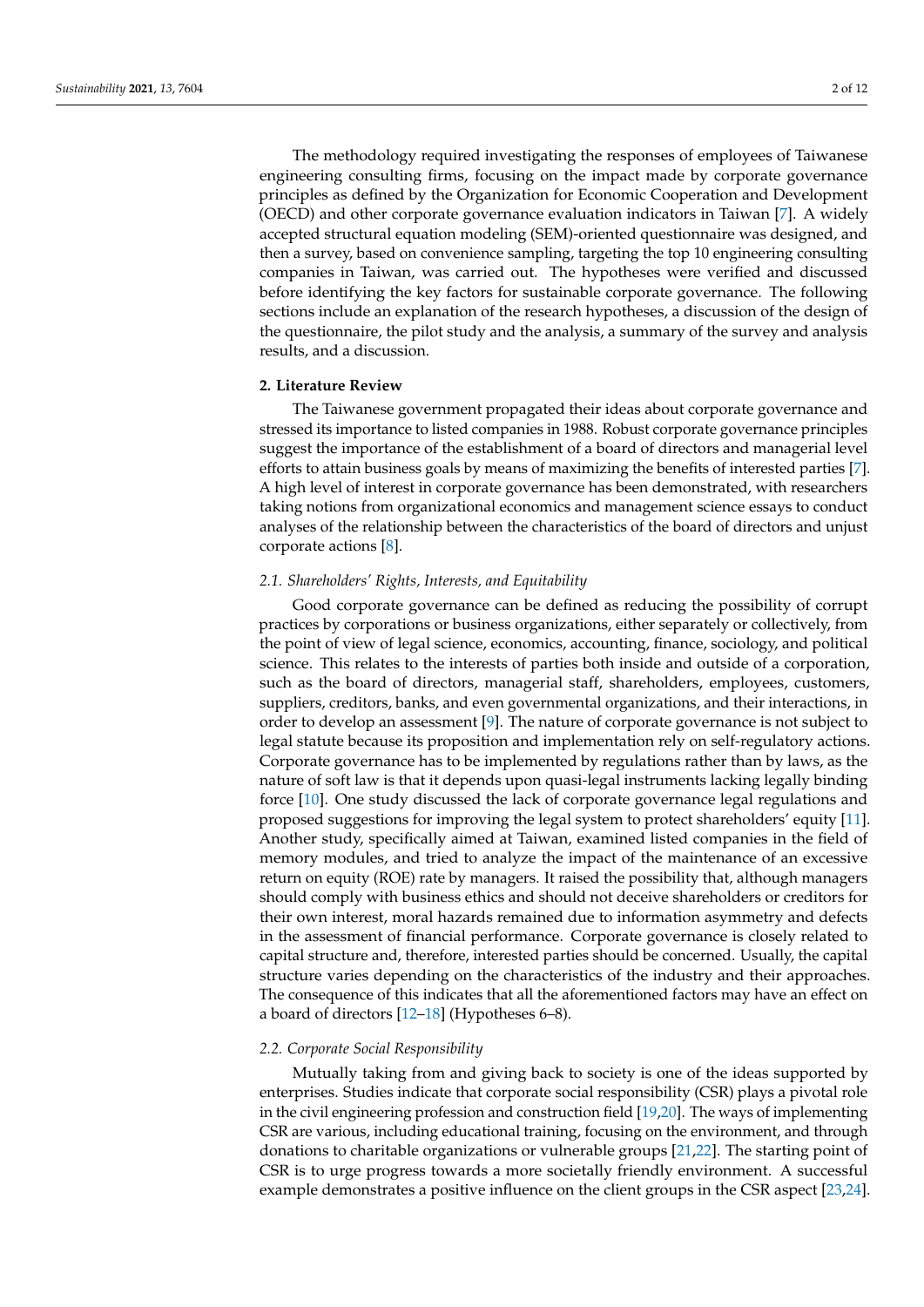The case promotes CSR transparency to prevent misconduct at the decision-maker level (Hypothesis 9).

### <span id="page-2-2"></span>*2.3. Information Transparency and Firewall and Connection to Study Hypotheses*

The firewall is a protective strategy, which can be integrated into hardware and software, aimed at protecting private networks from external intrusion and maintaining network security. The setting up of a firewall is described in Section [3,](#page-2-0) Article 14, of the Corporate Governance Best Practice Principles for TWSE/TPEx Listed Companies, which states that an enterprise should explicitly distinguish its personnel (Hypotheses 1, 2, and 6), assets (Hypotheses 3, 4, 7 and 8), financial goals (Hypotheses 3 and 8), authority (Hypotheses 8 and 9) and responsibility (Hypotheses 5 and 9) for its affiliated companies [\[7\]](#page-10-5). An enterprise should execute its risk assessment thoroughly and build an appropriate firewall. Affiliated companies are typically challenging for Taiwan corporate governance practices and are always a focus of interest for shareholders. Therefore, practical principles prohibit managers from working at both listed companies and their affiliated companies concurrently. A parent company and its affiliated companies should not hire the same managers due to problems with benefit transfer [\[25–](#page-11-5)[28\]](#page-11-6).

## <span id="page-2-0"></span>**3. Research Hypotheses**

Based on four aspects from the TWSE 2021 corporate governance evaluation indicators [\[7\]](#page-10-5) and the literature review, we set the definitions used in each part of this research based on current legal regulations, as summarized in Table [1.](#page-2-1)

| Aspect                                                                   | <b>Definitions</b>                                                                                                                                                                                                                                                     |
|--------------------------------------------------------------------------|------------------------------------------------------------------------------------------------------------------------------------------------------------------------------------------------------------------------------------------------------------------------|
| Protect Stakeholders' Rights (PR)                                        | In response to suggestions and dissent toward<br>shareholders, Taiwan engineering consulting<br>companies should provide win-win solutions<br>so as to avoid conflicts or disagreements with<br>shareholders.                                                          |
| Treat Stakeholders Equally (TE)                                          | Taiwan engineering consulting companies<br>prevent their internal members and employees<br>from gaining unjust profit by taking advantage<br>of unannounced business information to trade<br>securities.                                                               |
| Strengthen the Structure and Operation of the<br>Board of directors (SO) | The auditing supervisors of Taiwan<br>engineering consulting companies report<br>periodically to independent directors and<br>designated directors with a broad and creative<br>view of long-term enterprise development, risk<br>management, and financial interests. |
| Improve Information Transparency (IT)                                    | The extent to which companies disclose their<br>information relies on transparent and reliable<br>information to assist them in carrying out<br>investment.                                                                                                            |
| Fulfill Corporate Social Responsibility (FC)                             | The positive degree set up by the companies<br>toward minorities according to its values, faith<br>and principles, showing that it is different from<br>other companies.                                                                                               |
| Create a firewall (CF)                                                   | With regard to the retention of the independent<br>board of directors when incorporating a new<br>company, the period of concurrent position<br>should not be too long to avoid problems with<br>the improper channeling of profits.                                   |

<span id="page-2-1"></span>**Table 1.** Aspects and operational definitions used in this study.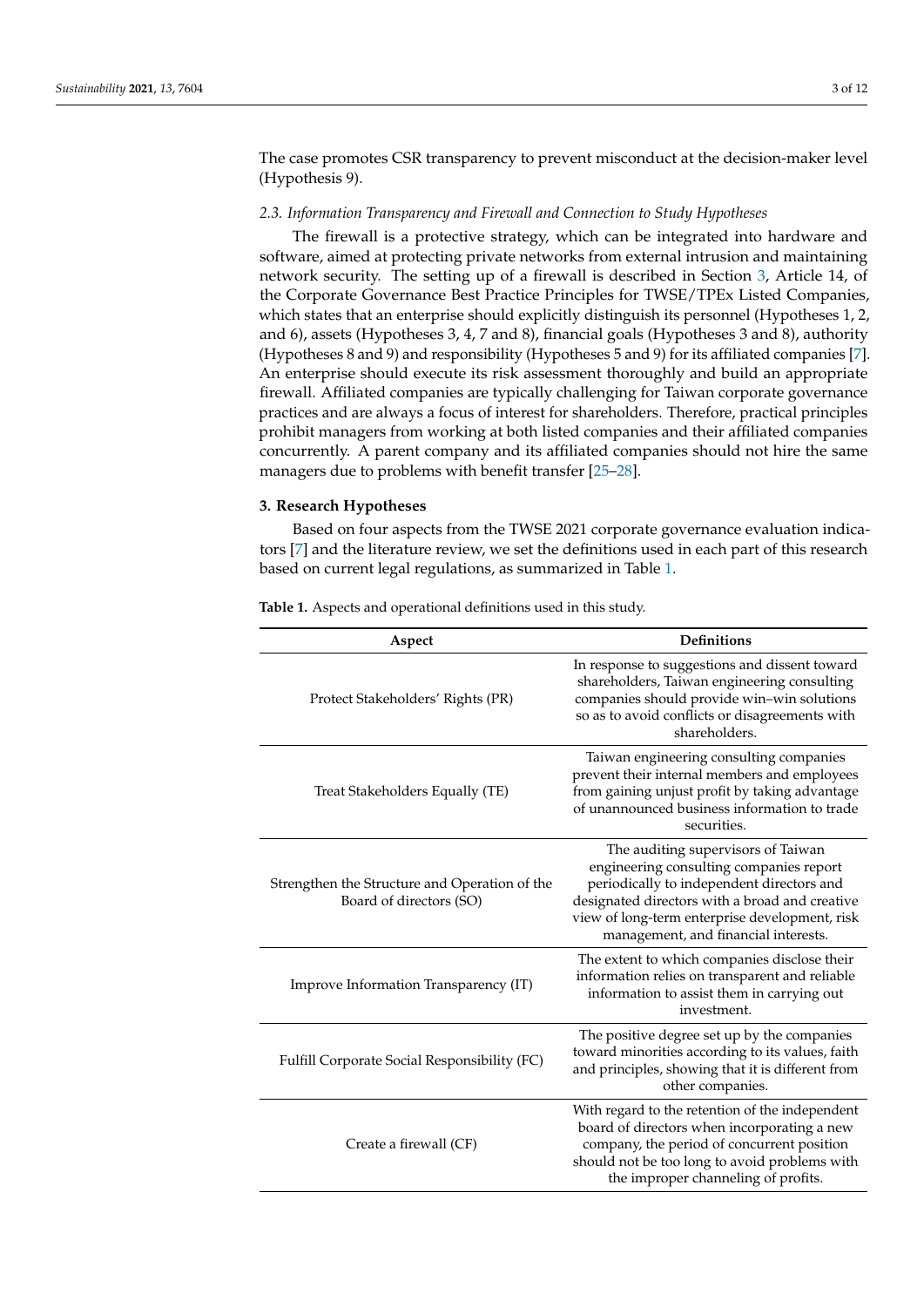The hypotheses as discussed in the literature review section are shown in Figure [1.](#page-3-0) There are nine hypotheses in total, and the relationships and descriptions for each hypothesis are described below.

<span id="page-3-0"></span>

**Figure 1.** Structure of research hypotheses. **Figure 1.** Structure of research hypotheses.

**Hypothesis 1 (H1).** *Protecting shareholders' rights and interests has a positive correlation with* the setting up of a firewall.

 $\frac{1}{2}$  basic information, information, in the form of multiple-choice questions; the contents of parts of parts of parts **Hypothesis 2 (H2).** *Treating all shareholders equally has a positive correlation with the setting up*  $\omega_j$  a fireware. *of a firewall.*

Hypothesis 3 (H3). *Strengthening the structure and operation of the board of directors has a*  $\mathbf{f}_1$  are the number  $\mathbf{f}_2$  to  $\mathbf{f}_2$  represents the number of  $\mathbf{f}_2$  represents the number of  $\mathbf{f}_2$  represents the number of  $\mathbf{f}_2$  represents the number of  $\mathbf{f}_2$  represents the number of  $\mathbf{f}_2$ positive correlation with the setting up of a firewall.

 $\text{Simplies}$  as  $\text{Tr}(\mathbf{H})$  as promotive information transmarge lass a neglige servelation with the **Hypothesis 4 (H4).** *Promoting information transparency has a positive correlation with the*<br>setting un of a firewall  $\sigma$  board of directors, increasing information transparency, and implementing corporate corporate corporate corporate corporate corporate corporate corporate corporate corporate corporate corporate corporate corporate co *setting up of a firewall.*

Hypothesis 5 (H5). *Implementing corporate social responsibility has a positive correlation with the setting up of a firewall.*

**Hypothesis 6 (H6).** *Treating shareholders equitably has a positive correlation with protecting shareholders' equity.*

**Hypothesis 7 (H7).** *Treating shareholders equitably has a positive correlation with the extent of strengthening the structure and operation of the board of directors.*

**Hypothesis 8 (H8).** *Strengthening the structure and operation of the board of directors has a positive correlation with the extent of increasing information transparency.*

**Hypothesis 9 (H9).** *Promoting information transparency has a positive correlation with the extent of implementing corporate social responsibility.*

## **4. Design of Questionnaire**

This questionnaire is divided into two parts: the first is the basic information part, and the second is related to the six aspects of sustainable corporate governance. The first part, basic information, is in the form of multiple-choice questions; the contents of parts two to seven are related to the six aspects discussed above. The statistical methodologies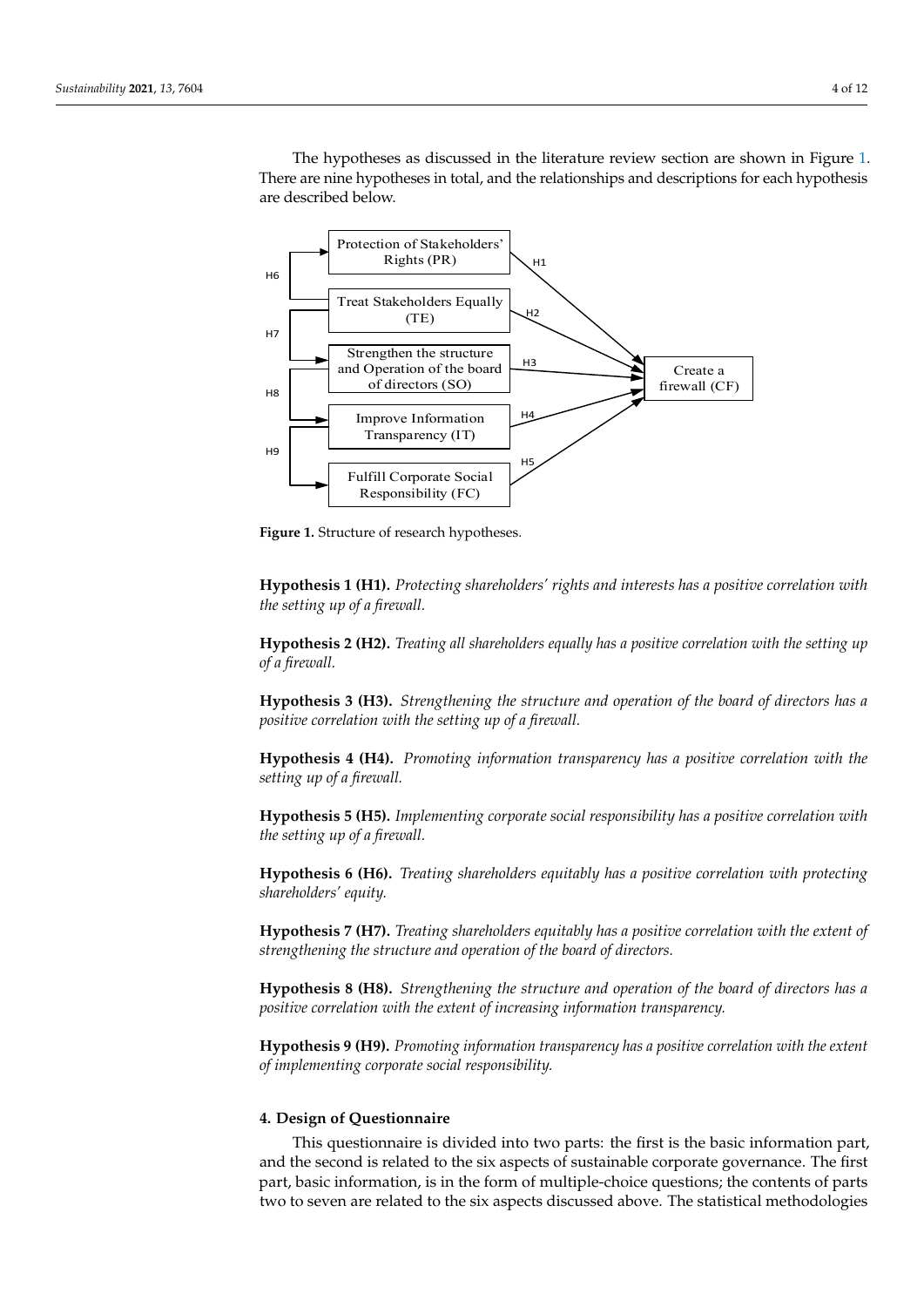used for the analysis of this questionnaire are different. The first part, basic information, was analyzed by a descriptive statistics method. The 5-Point Likert scale method was used from part 2 to 7, where the number 1 represents strongly disagree, 2 represents disagree, 3 represents neutral, 4 represents agree, and 5 represents strongly agree.

The major aspects of this questionnaire include protecting shareholders' rights and interests and treating shareholders equitably, strengthening the structure and operation of board of directors, increasing information transparency, and implementing corporate social responsibility. Hence, setting up a firewall is chosen as the sixth aspect. In conclusion, the aspects and number of questions asked in this questionnaire are as follows: protecting shareholders' rights and interests (6 questions), treating shareholders equitably (8 questions), strengthening the structure and operation of the board of directors (8 questions), increasing information transparency (8 questions), implementing corporate social responsibility (8 questions), and setting up a firewall (8 questions)—46 questions in total. The relationships between the variables and their corresponding hypothesis are based on the concept of structural equation modeling (SEM), the 9 hypotheses, and the literature review suggestions discussed in Section [2.3](#page-2-2) [\[7](#page-10-5)[,25](#page-11-5)[–28\]](#page-11-6). For example, in Figure [1,](#page-3-0) Hypothesis 1 suggests that PR has a position with CF, using questions PR1-PR6. All questions were mainly derived from the suggestions of the articles in the Corporate Governance Best Practice Principles for TWSE/TPEx Listed Companies [\[7\]](#page-10-5) and partially from the references [\[25](#page-11-5)[–28\]](#page-11-6). The full names for each question in the sequence are as follows: minute disclosure (PR1), director attendance (PR2), chairperson attendance (PR3), denied motion (PR4), no dividends to board directors (PR5), less than 50% of shares held by board directors (PR6), shareholder meetings as scheduled (TE1), agenda transparency for shareholder meetings (TE2), financial statement transparency for shareholder meetings (TE3), English agendas for shareholder meetings (TE4), English financial statement transparency for shareholder meetings (TE5), execution report for previous shareholder meetings (TE6), information obstacles (TE7), single shareholder weighted over 1/3 (TE8), female directors (SO1), extra directorships (SO2), auditing availability for the board (SO3), governance availability for the board (SO4), risk management availability for the board (SO5), performance availability for the board (SO6), training availability for the board (SO7), property management availability for the board (SO8), timely disclosure of financial statements (IT1), English financial statement availability (IT2), revised edition for financial statements (IT3), financial flaws in financial statements (IT4), industrial trend statements (IT5), disclosure for major shareholders (IT6), financial information disclosure on websites (IT7), investor conferences twice a year (IT8), corporate division for social responsibility (FC1), social responsibility plan setup (FC2), disclosure for social responsibility results (FC3), disclosure for promoting employees' welfare (FC4), disclosure of waste quantities (FC5), strategy for reducing waste (FC6), disclosure of interest avoidance (FC7), disclosure of illegal and unethical matters (FC8), firewall among all departments and divisions (CF1), avoidance of professional manager concurrence (CF2), regulation of directors' personal conduct (CF3), secrecy of business knowhow among all internal departments (CF4), avoidance of benefit transfer (CF5), firewall for subsidiary companies (CF6), reporting channel for misconduct (CF7), and protection for reporters (CF8).

## **5. Pilot Study and Analysis**

The pilot questionnaire survey requires 3–5 times the returns compared to the aspect with the highest question quantities [\[29\]](#page-11-7); hence, for the pilot survey, we needed 24 out of 40 returned. Altogether, 40 questionnaires were distributed to the top 10 engineering consulting companies in Taiwan. The survey lasted two months, with 31 effective questionnaire responses collected. The first part of the pilot survey included basic information about gender, age, length of service, occupation, job responsibilities, work location, salary (monthly), and educational background. There were eight questions with responses as follows: (1) gender: more male than female interviewees—77% were male, and 23% were female; (2) age: interviewees ranged in age from 30 to 61 years old, with 45% between 51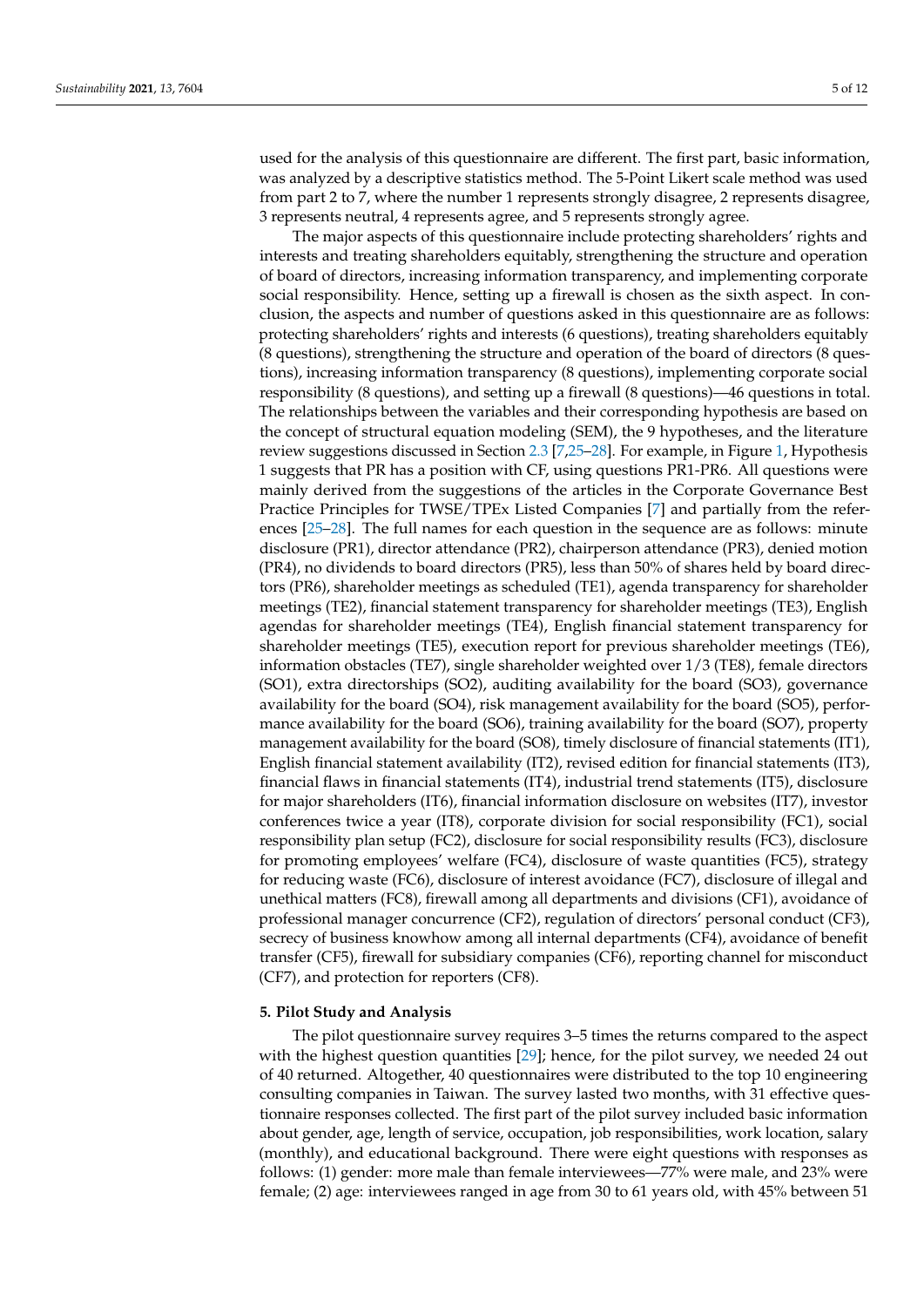and 60 years old and the rest between 41 and 50 years old. There were no interviewees under 30 years of age; (3) length of service period: most lengths of service in this study were 16 to 20 years, 21 to 25 years, and 26 to 30 years. Almost all interviewees had over ten years of work experience; (4) occupation: the largest proportion for occupation was engineers, making up one third of the total, and 23% of the interviewees held managerial titles; (5) job responsibilities: job responsibilities of the interviewees were mainly project management and administrative management, comprising 58% of the total; (6) work location: domestic workers dominated with 97% of the total, and no interviewee had both domestic and foreign work experience; (7) salary (monthly): there was no interviewee with a monthly salary of less than New Taiwan Dollar (NTD) 35,000, and most interviewees earned a salary from NTD 50,001 to 75,000, 32% of the total; (8) education: most interviewees had master's degrees, approximately two thirds of the total, indicating that top engineering consulting companies require skilled employees.

Table [2](#page-5-0) shows the reliability results of the pilot survey. All Cronbach's  $\alpha$  values are greater than 0.9, except for the PR aspect. The Kaiser–Meyer–Olkin (KMO) values of most aspects of this study are above 0.5, although the KMO value of protecting shareholders' rights and interests is only 0.567 shown in Table [3.](#page-5-1) This may suggest that employees are not familiar with the questions, as shown in Table [2.](#page-5-0) As a result, all aspects and questions remained for the full survey.

<span id="page-5-0"></span>**Table 2.** Reliability analysis for the pilot survey.

| Aspect        | Cronbach's Alpha<br>Value | <b>Total Questions</b><br>before Deletion | <b>Total Questions after</b><br><b>Deletion</b> |
|---------------|---------------------------|-------------------------------------------|-------------------------------------------------|
| <b>PR</b>     | 0.692                     | 6                                         | 6                                               |
| TE            | 0.914                     | 8                                         |                                                 |
| <sub>SO</sub> | 0.910                     | 8                                         |                                                 |
| IТ            | 0.908                     | 8                                         | 8                                               |
| FC            | 0.943                     | 8                                         |                                                 |
| CF            | 0.913                     | 8                                         |                                                 |
|               | Total                     | 46                                        | 46                                              |

<span id="page-5-1"></span>**Table 3.** The KMO values and Bartlett's sphericity test values for the pilot survey.

| Aspect    | <b>Test Names</b>         | Value             |         |
|-----------|---------------------------|-------------------|---------|
|           | <b>KMO</b>                |                   | 0.567   |
|           |                           | Chi-Squared Test  | 69.250  |
| <b>PR</b> | Barlett's sphericity test | Degree of freedom | 15      |
|           |                           | Significance      | 0.000   |
|           | KMO                       |                   | 0.781   |
|           |                           | Chi-Squared Test  | 202.852 |
| TF.       | Barlett's sphericity test | Degree of freedom | 28      |
|           |                           | Significance      | 0.000   |
|           | KMO                       |                   | 0.822   |
|           |                           | Chi-Squared Test  | 157.208 |
| SO.       | Barlett's sphericity test | Degree of freedom | 28      |
|           |                           | Significance      | 0.000   |
|           | KMO                       |                   | 0.817   |
|           |                           | Chi-Squared Test  | 175.787 |
| <b>TT</b> | Barlett's sphericity test | Degree of freedom | 28      |
|           |                           | Significance      | 0.000   |
|           | <b>KMO</b>                |                   | 0.762   |
|           |                           | Chi-Squared Test  | 225.110 |
| FC        | Barlett's sphericity test | Degree of freedom | 28      |
|           |                           | Significance      | 0.000   |
|           | <b>KMO</b>                |                   | 0.837   |
|           |                           | Chi-Squared Test  | 196.278 |
| <b>CF</b> | Barlett's sphericity test | Degree of freedom | 28      |
|           |                           | Significance      | 0.000   |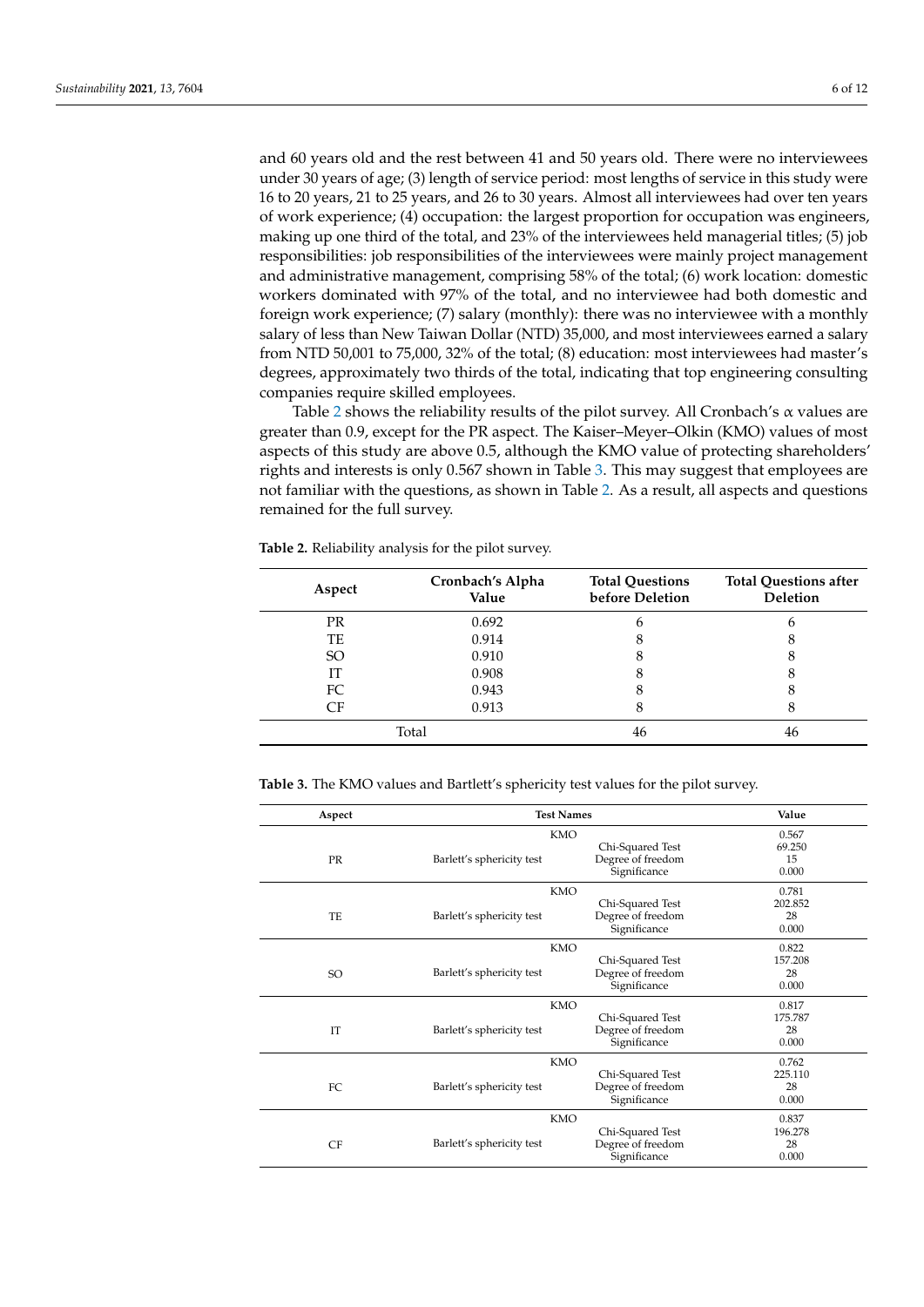## **6. Survey and Analysis**

The same questionnaire was used for the pilot study and the comprehensive survey since there was no questionnaire adjustment suggested from the pilot study. For the full survey, we distributed 330 questionnaires to employees working for the top 10 engineering consulting companies in Taiwan. Altogether, 324 out of 330 questionnaires were deemed effective due to convenience sampling and individual description to respondents. The sample size satisfied the sampling criteria of more than 200, or more than the number of items multiplied by five, thereby meeting the minimum criteria for sample size [\[29\]](#page-11-7). The Cronbach's  $\alpha$  values for all aspects remained similar to those in Table [2,](#page-5-0) ranging from 0.908 to 0.943, except for aspect  $PR = 0.692$ . The descriptive statistics are as follows: (1) gender: the male to female ratio for a total of 324 effective questionnaire responses is 2.2, which reflects the realistic proportion in the Taiwan engineering industry; (2) age: the largest two proportions are aged 41 to 50 and 51 to 60 years old, making up 65% of the total as well as the typical age range for management; (3) length of service period: this is similar to that of the pilot study; (4) occupation: the largest proportion of the respondents had engineering or manager titles, comprising approximately half of the total, showing the same tendency as in the pilot survey; (5) job responsibilities: more varied responsibilities were reported here, such as engineering technology including procurement specialist, business associate, administrative specialist, contract administration, IT clerk, and R&D fellow. This study aimed to show the variety of departments in engineering consulting companies. Engineering technology and project management make up 32% and 26%, respectively, matching the typical job descriptions for engineering consulting companies; (6) work location: the majority of respondents reported only domestic work experience; however, 18% of the total have both domestic and overseas work experience; (7) salary (monthly): the largest proportion in terms of monthly salary is 50,000 to 75,000, or 30%. Next is a monthly salary from 35,000 to 50,000, or 26%. The first two categories are collectively more than 50%. Respondents with monthly salaries of more than 100,000 make up only 22%, which represents respondents with high administrative positions; (8) educational background: these responses show the same tendency as in the pilot survey. The KMO values for all aspects are in a range from 0.874 to 0.911, except for the PR aspect with a value of 0.633, as shown in Table [4.](#page-6-0)

| Aspect    | <b>Test Names</b>         | Value             |          |
|-----------|---------------------------|-------------------|----------|
|           | <b>KMO</b>                |                   | 0.633    |
|           |                           | Chi-Squared Test  | 581.835  |
| <b>PR</b> | Barlett's sphericity test | Degree of freedom | 15       |
|           |                           | Significance      | 0.000    |
|           | <b>KMO</b>                |                   | 0.874    |
|           |                           | Chi-Squared Test  | 202.852  |
| TE        | Barlett's sphericity test | Degree of freedom | 28       |
|           |                           | Significance      | 0.000    |
|           | <b>KMO</b>                |                   | 0.911    |
|           |                           | Chi-Squared Test  | 1928.573 |
| SO        | Barlett's sphericity test | Degree of freedom | 28       |
|           |                           | Significance      | 0.000    |
|           | <b>KMO</b>                |                   | 0.905    |
|           |                           | Chi-Squared Test  | 1625.759 |
| IT        | Barlett's sphericity test | Degree of freedom | 28       |
|           |                           | Significance      | 0.000    |
|           | <b>KMO</b>                |                   | 0.909    |
|           |                           | Chi-Squared Test  | 2303.290 |
| FC        | Barlett's sphericity test | Degree of freedom | 28       |
|           |                           | Significance      | 0.000    |
|           | <b>KMO</b>                |                   | 0.903    |
|           |                           | Chi-Squared Test  | 1808.623 |
| CF        | Barlett's sphericity test | Degree of freedom | 28       |
|           |                           | Significance      | 0.000    |

<span id="page-6-0"></span>**Table 4.** The KMO values and Barlett's sphericity test results for the survey.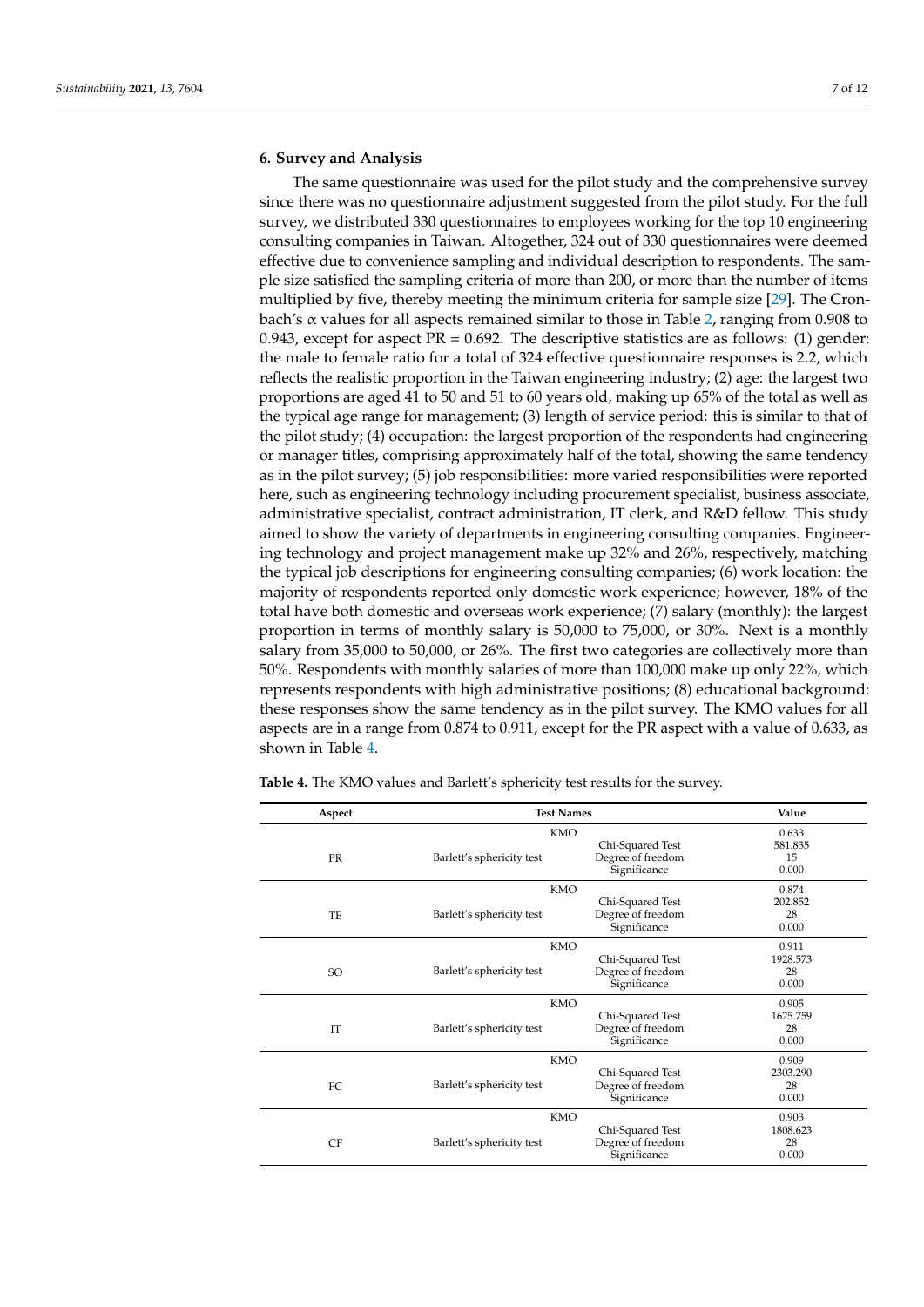Confirmatory factor analysis (CFA) was used to examine the models of each aspect, then to analyze the questions to determine whether they met the standards, and eventually to modify the models. We employed AMOS as the tool to check the Modification Indices (MIs). Table [5](#page-7-0) shows the results before and after modification based on a second-order measurement model.

| Indicator    | Standard    | <b>Before</b><br>Modification | Outcome | After<br>Modification | Outcome |
|--------------|-------------|-------------------------------|---------|-----------------------|---------|
| $x^2/df$     | Between 1–3 | 2.870                         | Pass    | 2.399                 | Pass    |
| <b>GFI</b>   | > 0.8       | 0.797                         | Fail    | 0.847                 | Pass    |
| AGFI         | > 0.8       | 0.762                         | Fail    | 0.815                 | Pass    |
| <b>NFI</b>   | > 0.8       | 0.848                         | Pass    | 0.891                 | Pass    |
| <b>CFI</b>   | > 0.8       | 0.895                         | Pass    | 0.933                 | Pass    |
| <b>RMR</b>   | < 0.05      | 0.046                         | Pass    | 0.039                 | Pass    |
| <b>SRMR</b>  | < 0.05      | 0.0537                        | Fail    | 0.0487                | Pass    |
| <b>RMSEA</b> | < 0.08      | 0.076                         | Pass    | 0.066                 | Pass    |

<span id="page-7-0"></span>**Table 5.** Second-order measurement model—before and after modification.

## **7. Discussion**

Path analysis using AMOS was carried out to verify whether the hypotheses were valid or not, as shown in Table [6.](#page-7-1) H1, stating that there is no significant relation between setting up a firewall and shareholder protection, did not stand. This was also sustained for H2, which did not stand. Equitableness to all shareholders is not necessarily equal to firewall set up. H3 was rejected as well, which indicates a similarity in viewpoint from H1 and H2. There is not necessarily a link among the board of directors, firewall, and shareholders in terms of sustainable corporate governance for top engineering consulting companies. The verification of H4, related to the promotion of information transparency associated with setting up a firewall, was not significant. There is not a close relationship between these two in relation to improvement in sustainable corporate governance. The remaining hypotheses, H5 to H9, are all positively related to engineering consulting corporate governance. They state that equitableness to all shareholders is one of the keys for successful corporate governance since it significantly connects shareholders' interests with the operations of the board of directors. Additionally, information transparency is the other key to mastering sustainable corporate governance for Taiwan's top engineering consulting companies. Figure [2](#page-8-0) illustrates the SFM results. It can be seen that only 28 out of 46 factors influence sustainable corporate governance for engineering consulting firms in Taiwan. Entering these 28 factors for factor analysis, we can obtain the preference ranking shown in Table [7.](#page-8-1)

<span id="page-7-1"></span>

| <b>Table 6.</b> Path analysis. |  |  |
|--------------------------------|--|--|
|                                |  |  |

| <b>Hypothesis</b><br>(Path) | <b>Estimate</b> | Standard<br>Error | z-Value  | p     | Outcome |
|-----------------------------|-----------------|-------------------|----------|-------|---------|
| H1: PR to CF                | 0.093           | 0.087             | 1.071    | 0.284 | invalid |
| $H2:$ TE to $CF$            | 0.015           | 0.117             | 0.130    | 0.896 | invalid |
| $H3:SO$ to $CF$             | $-0.332$        | 0.360             | $-0.922$ | 0.356 | invalid |
| H4: IT to CF                | 0.231           | 0.331             | 0.697    | 0.486 | invalid |
| $H5: FC$ to $CF$            | 0.641           | 0.089             | 7.166    | ***   | valid   |
| $H6:$ TE to PR              | 0.781           | 0.055             | 14.085   | ***   | valid   |
| H7: TE to SO                | 0.653           | 0.054             | 12.167   | ***   | valid   |
| H8: SO to IT                | 1.126           | 0.098             | 11.468   | ***   | valid   |
| H9: IT to FC                | 0.868           | 0.072             | 12.120   | ***   | valid   |

Note: \*\*\*: *p* < 0.01 significant.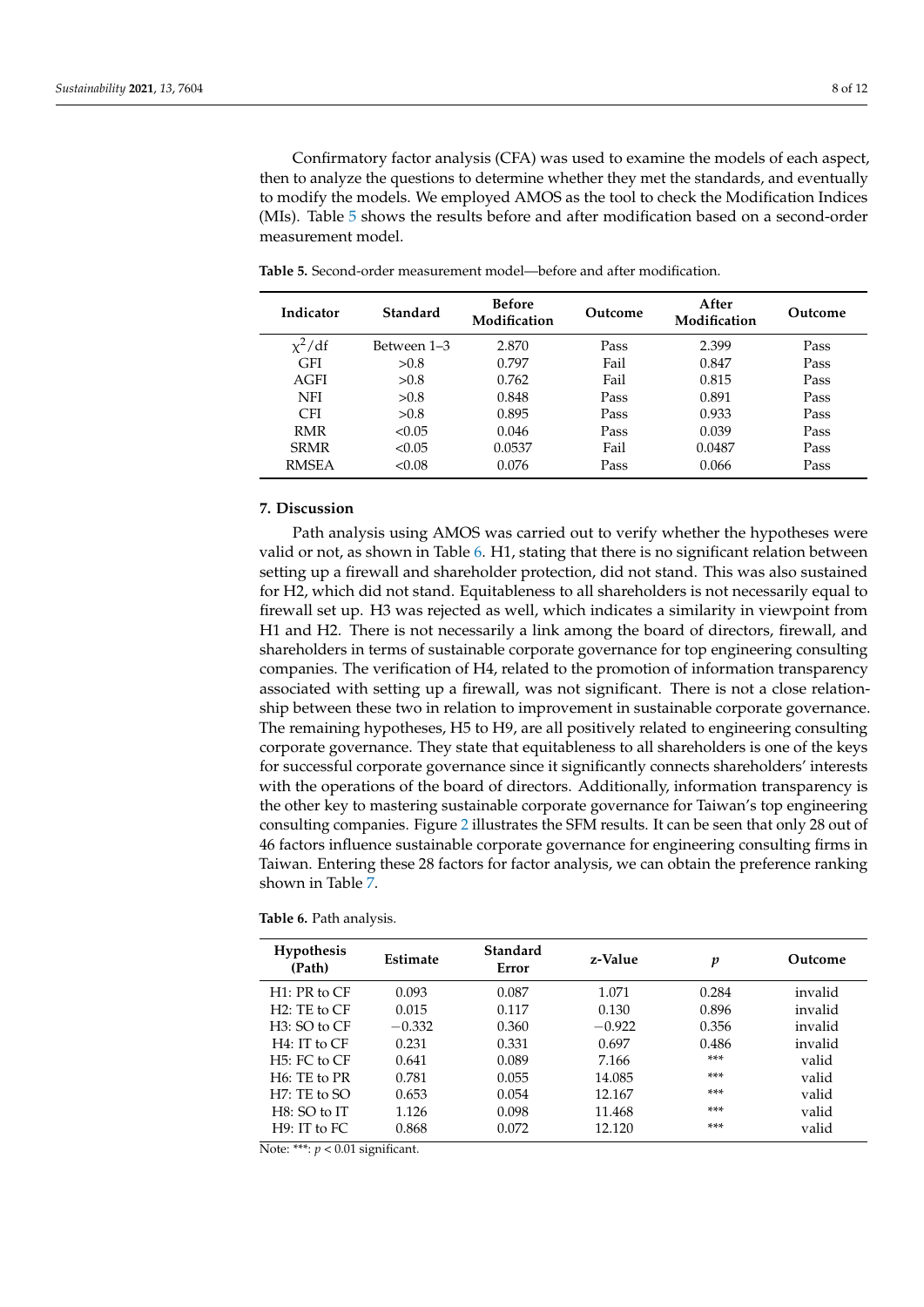<span id="page-8-0"></span>

**Figure 2.** Results obtained by structural equation modeling (SEM). **Figure 2.** Results obtained by structural equation modeling (SEM).

<span id="page-8-1"></span>

| Table 7. Ranking of factors. |  |
|------------------------------|--|
|------------------------------|--|

| <b>Factors</b>  | Average | <b>Standard</b><br><b>Deviation</b> | Initiation | Extraction | Ranking        |
|-----------------|---------|-------------------------------------|------------|------------|----------------|
| PR1             | 3.8642  | 0.89378                             | 1.000      | 0.608      | 24             |
| PR <sub>2</sub> | 4.0309  | 0.81338                             | 1.000      | 0.786      | $\overline{2}$ |
| PR <sub>3</sub> | 4.2840  | 0.80608                             | 1.000      | 0.629      | 23             |
| PR4             | 3.2870  | 1.07073                             | 1.000      | 0.868      | $\mathbf{1}$   |
| TE <sub>1</sub> | 3.7469  | 0.92981                             | 1.000      | 0.499      | 27             |
| TE3             | 3.8951  | 0.84829                             | 1.000      | 0.764      | 5              |
| TE <sub>6</sub> | 3.6759  | 0.92601                             | 1.000      | 0.752      | $\overline{7}$ |
| TE7             | 3.6759  | 0.91593                             | 1.000      | 0.785      | 3              |
| SO <sub>2</sub> | 3.4537  | 0.89079                             | 1.000      | 0.515      | 26             |
| SO <sub>3</sub> | 3.7623  | 0.92221                             | 1.000      | 0.758      | 6              |
| SO <sub>4</sub> | 3.8735  | 0.91057                             | 1.000      | 0.695      | 15             |
| SO <sub>6</sub> | 3.7840  | 0.91914                             | 1.000      | 0.696      | 14             |
| SO <sub>7</sub> | 3.7346  | 0.94291                             | 1.000      | 0.651      | 17             |
| SO <sub>8</sub> | 3.7901  | 0.91720                             | 1.000      | 0.706      | 12             |
| IT1             | 3.9414  | 0.88658                             | 1.000      | 0.592      | 25             |
| IT <sub>2</sub> | 3.7778  | 0.94098                             | 1.000      | 0.777      | $\overline{4}$ |
| IT <sub>5</sub> | 3.8179  | 0.89418                             | 1.000      | 0.677      | 16             |
| IT <sub>8</sub> | 3.6543  | 0.98170                             | 1.000      | 0.705      | 13             |
| FC1             | 3.9074  | 0.88192                             | 1.000      | 0.635      | 21             |
| FC4             | 3.8148  | 0.96837                             | 1.000      | 0.635      | 21             |
| FC <sub>6</sub> | 3.8086  | 0.97988                             | 1.000      | 0.643      | 19             |
| FC7             | 3.7870  | 0.92154                             | 1.000      | 0.721      | 11             |
| CF1             | 4.0957  | 0.79867                             | 1.000      | 0.645      | 18             |
| CF3             | 3.9630  | 0.76202                             | 3.9630     | 0.637      | 20             |
| CF4             | 3.6019  | 1.03145                             | 3.6019     | 0.347      | 28             |
| CF <sub>5</sub> | 4.1636  | 0.78360                             | 4.1636     | 0.723      | 10             |
| CF <sub>6</sub> | 3.9444  | 0.85659                             | 3.9444     | 0.724      | 9              |
| CF7             | 3.9907  | 0.87088                             | 3.9907     | 0.739      | 8              |

Table [7](#page-8-1) presents the factor preference ranking for sustainable corporate governance in Taiwan. Based on the averages, the factor with the largest average value is for the three questions in the PR aspect (PR3), indicating that the corporate chairperson's presence on the director board is the most important issue of concern to survey respondents. This may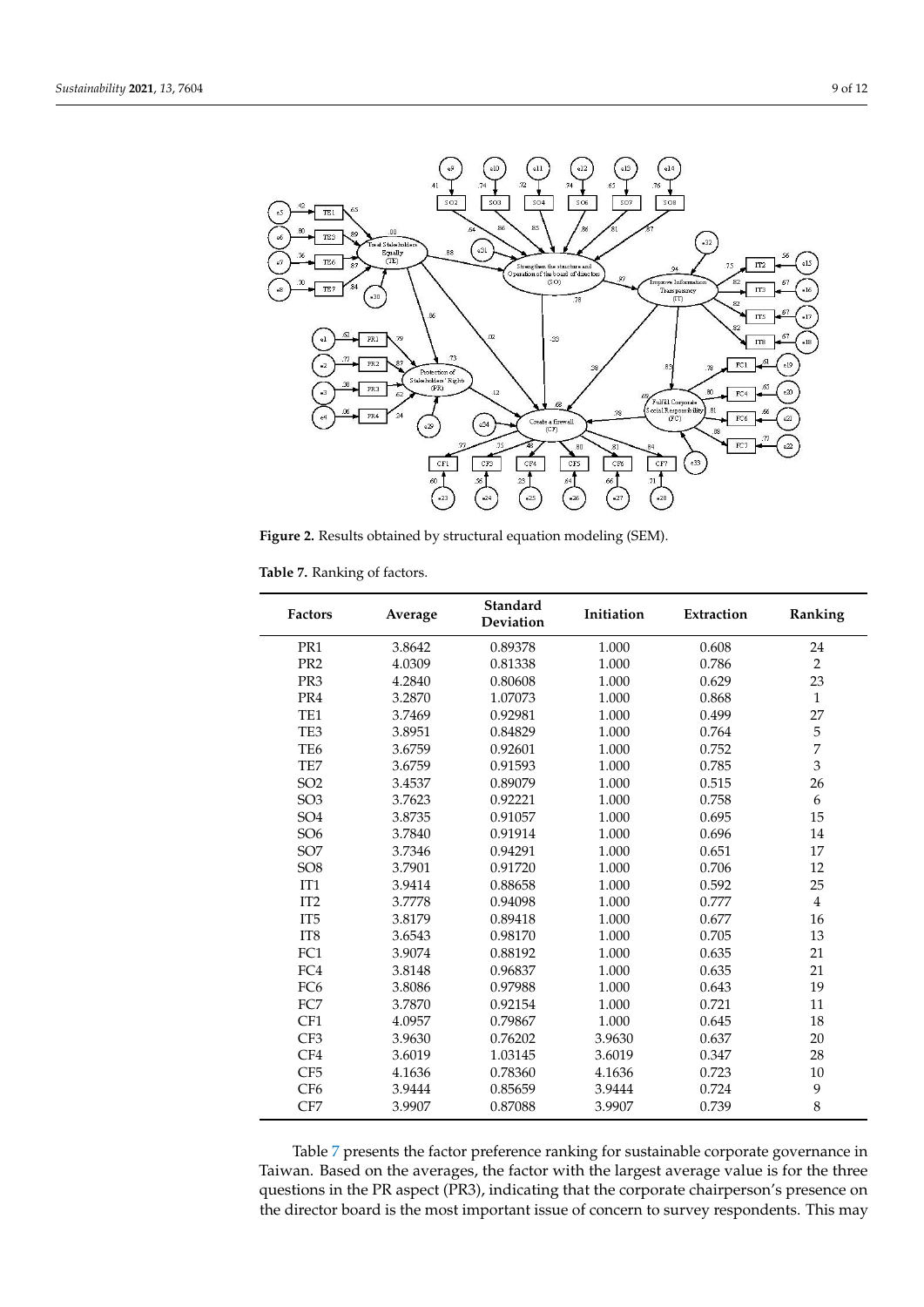be different in other countries and regions but, in Taiwan, the chairperson's presence is vital for sustainable corporate governance. An example can be seen for the largest listed consulting company in Taiwan. The chairperson's presence influences stock price, at least in the short term, and is related to corporate reputation. The avoidance of benefit transfer by regulations (CF5) is the No. 2 priority for sustainable corporate governance. Benefit transfer between related parties and corporate management is forbidden but is not easy to identify in Taiwan. This is because professional managers for construction projects usually involve numerous different parties, so it is not surprising that CF5 is critical to sustainable corporate governance for engineering consulting firms. The other top five factors are firewalls among all departments and divisions (CF1), director attendance (PR2), and reporting channels for misconduct (CF7), representing the setting up of firewalls among internal departments, the presence of half or greater than half the directors on the director board, and the establishment of internal reporting protection, respectively. According to factor extraction, a part of principle component analysis, the most significant factor is, however, denied motion (PR4). PR4 indicates more details in operating the board of directors regarding meeting agendas. This is more specific in sustainable corporate governance. Director attendance (PR2) is still the most significant factor in ranking No. 2. Smooth and robust governance is more reliant on the directors' involvement. The other top five factors, including information obstacles (TE7), English financial statement availability (IT2), and financial statement transparency for shareholder meetings (TE3), exemplify the banning of insider dealing, transparency of information for financial statements, and timely disclosure of financial statements.

In short, there are four significant aspects, namely, shareholders' equity, information disclosure, firewalls, and reporting mechanisms, with 28 critical factors involved in these four aspects. This study successfully identified four aspects involving 28 factors significantly impacting sustainable corporate governance for top engineering consulting companies in Taiwan.

#### **8. Conclusions**

Starting with the identification of practical problems that occur in practice, this study aimed to determine the impact factors for sustainable corporate governance for the top consulting engineering companies in Taiwan. Although it took months to administer and analyze the survey results using SEM targeting the top engineering consulting companies in Taiwan, the results are promising. We found that there are four aspects involving 28 factors which significantly impact sustainable corporate governance. The contributions lie in (1) weighted factors that provide practitioners with guidelines about how to implement corporate governance in the proper order, and (2) clarifying the degree of influence and relationships among all aspects and factors for sustainable corporate governance. Meanwhile, suggestions arose from experiences during the study period. Collecting responses from top management personnel is difficult, even though they are executives. An improvement would be to include more respondents from top management. The pilot study suggests that a comprehensive explanation and assistance be given to interviewees or subjects in order to increase the number of effective returns. Although the full-scale survey was carried out as suggested with a high effective return rate of 98%, it is important to select the appropriate personnel for questionnaire assistance.

The major management implications based on the findings are as follows: (1) the corporate chairperson's presence for the director board is the most important issue of concern to the survey respondents; (2) benefit transfer between related parties and corporate management is forbidden but is not easy to identify in Taiwan; (3) setting up firewalls among all departments and divisions, director attendance, and reporting channels for misconduct are important; (4) more specific details in terms of the operations of the director board regarding meeting agendas are important in sustainable corporate governance; (5) forbidding insider dealing, information transparency in financial statements, and the timely disclosure of financial statements are recommended. Future studies may adopt computational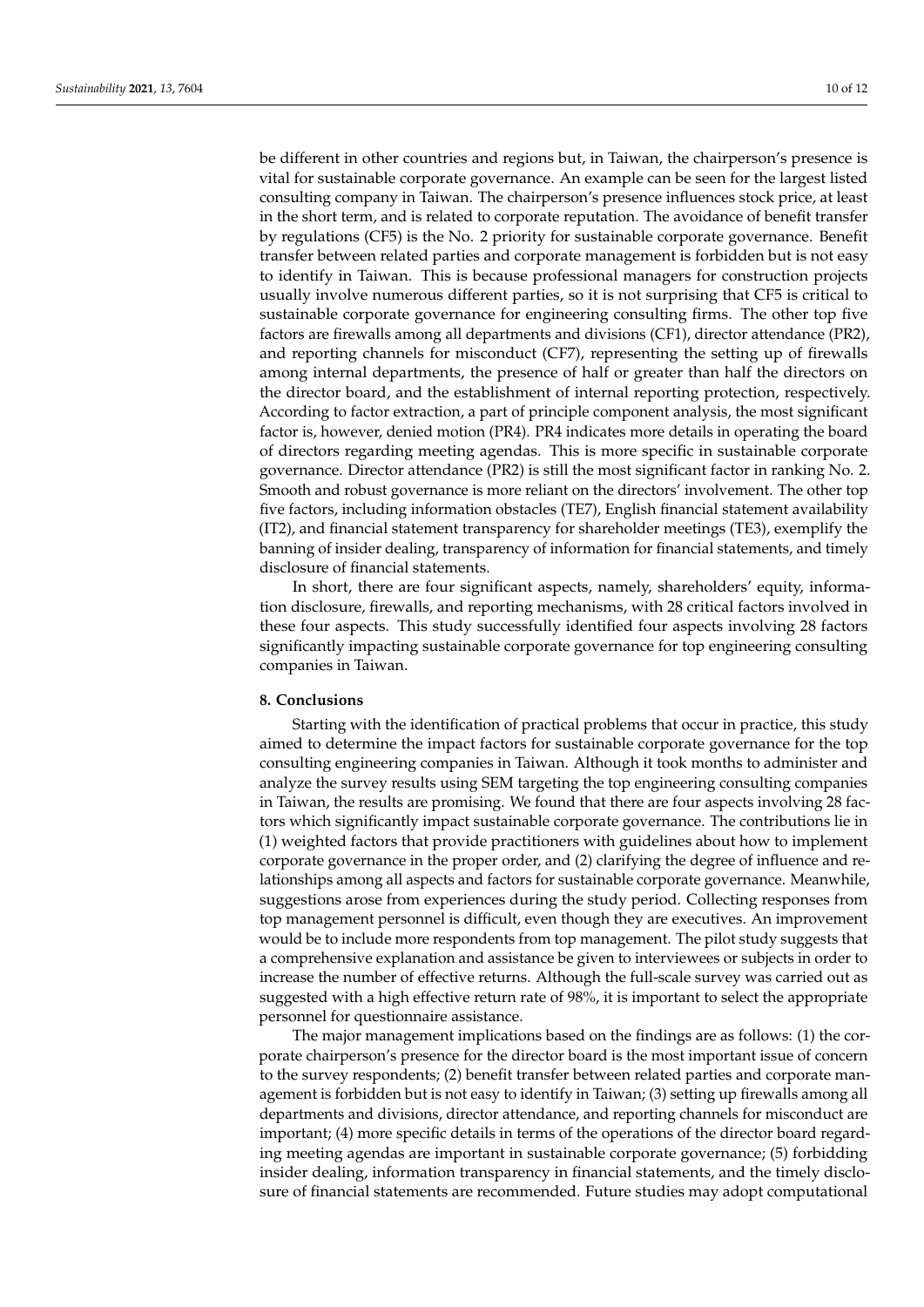intelligence to conduct prediction modelling and pattern analysis to explore more feasible practices for sustainable corporate governance in the engineering consulting business.

**Author Contributions:** Conceptualization, J.-H.C.; Methodology, J.-H.C. and T.-S.C.; Validation, T.-S.C. and T.-H.Y.; Resources, T.-S.C. and T.-H.Y.; Writing—original draft preparation, T.-S.C., J.-P.W., H.-H.W. and T.-H.Y.; writing—review and editing, J.-H.C., J.-P.W. and H.-H.W. All authors have read and agreed to the published version of the manuscript.

**Funding:** This paper was partly supported by the Ministry of Science and Technology (MOST), Taiwan, for promoting academic excellent of universities under grant numbers MOST 109-2622-E-008-018-CC2 and MOST 108-2221-E-008-002-MY3.

**Institutional Review Board Statement:** Not applicable.

**Informed Consent Statement:** Not applicable.

**Data Availability Statement:** The data presented in this study are available on request from the corresponding author. The data are not publicly available due to the sponsored investigation.

**Conflicts of Interest:** The authors declare no conflict of interest.

#### **References**

- <span id="page-10-0"></span>1. Chen, J.-H.; Nguyen, T.T.H.; Tai, H.-W.; Chang, C.-A. The willingness to adopt the Internet of Things (IoT) conception in Taiwan's construction industry. *J. Civ. Eng. Manag.* **2020**, *26*, 534–550. [\[CrossRef\]](http://doi.org/10.3846/jcem.2020.12639)
- 2. Yeh, H.-H.; Hsieh, T.-Y.; Chen, J.-H. Managing complex engineering interfaces of urban mass rapid transit projects. *J. Constr. Eng. Manag.* **2017**, *143*, 05017001. [\[CrossRef\]](http://doi.org/10.1061/(ASCE)CO.1943-7862.0001283)
- <span id="page-10-1"></span>3. Chen, J.-H.; Hsu, S.-C.; Wang, R.; Chou, H.-A. Improving hedging decision for financial risks of construction material suppliers using grey system theory. *J. Manag. Eng.* **2017**, *33*, 04017016. [\[CrossRef\]](http://doi.org/10.1061/(ASCE)ME.1943-5479.0000531)
- <span id="page-10-2"></span>4. Hernandez-Perdomo, E.; Guney, Y.; Rocco, C.M. A reliability model for assessing corporate governance using machine learning techniques. *Reliab. Eng. Syst. Saf.* **2019**, *185*, 220–231. [\[CrossRef\]](http://doi.org/10.1016/j.ress.2018.12.027)
- <span id="page-10-3"></span>5. Ghosh, S.; Amaya, L.; Skibniewski, M.J. Identifying areas of knowledge governance for successful projects. *J. Civ. Eng. Manag.* **2012**, *18*, 495–504. [\[CrossRef\]](http://doi.org/10.3846/13923730.2012.700642)
- <span id="page-10-4"></span>6. Wang, R.; Lee, C.-J.; Hsu, S.-C.; Zheng, S.; Chen, J.-H. Effects of career horizon and corporate governance in China's construction industry: A multilevel study of top management fraud. *J. Manag. Eng.* **2020**, *36*, 04020057. [\[CrossRef\]](http://doi.org/10.1061/(ASCE)ME.1943-5479.0000816)
- <span id="page-10-5"></span>7. TWSE. *Corporate Governance Best Practice Principles for TWSE/TPEx Listed Companies*; Taiwan Stock Exchange Corporation: Taipei, Taiwan, 2021.
- <span id="page-10-6"></span>8. Zhang, Y.; Tong, L.; Li, J. Minding the gap: Asymmetric effects of pay dispersion on stakeholder engagement in corporate environmental irresponsibility. *Corp. Soc. Responsib. Environ. Manag.* **2020**, *27*, 2354–2367. [\[CrossRef\]](http://doi.org/10.1002/csr.2003)
- <span id="page-10-7"></span>9. Miroshnychenko, I.; De Massis, A.; Miller, D.; Barontini, R. Family business growth around the world. *Entrep. Theory Pract.* **2020**, *45*, 682–708. [\[CrossRef\]](http://doi.org/10.1177/1042258720913028)
- <span id="page-10-8"></span>10. Mahr, T.G.; Nowak, E.; Rott, R. The irrelevance of Disclosure of Compliance with Corporate Governance Codes: Empirical Evidence from the German Stock Market. *J. Inst. Theor. Econ. Z. Gesamte Staatswiss.* **2016**, *172*, 475–520. [\[CrossRef\]](http://doi.org/10.1628/093245616X14605537965067)
- <span id="page-10-9"></span>11. Sorensen, K.E. The legal position of parent companies: A top-down focus on group governance. *Eur. Bus. Organ. Law Rev.* **2021**, 1–42. [\[CrossRef\]](http://doi.org/10.2139/ssrn.3495023)
- <span id="page-10-10"></span>12. Unda, L.A.; Ranasinghe, D. To pay or not pay: Board remuneration and insolvency risk in credit unions. *Pac. Basin Financ. J.* **2021**, *66*, 101128. [\[CrossRef\]](http://doi.org/10.1016/j.pacfin.2019.03.005)
- 13. Ongsakul, V.; Jaroenjitrkam, A.; Treepongkaruna, S.; Jiraporn, P. Does board gender diversity reduce 'CEO luck'? *Account. Financ.* **2021**. [\[CrossRef\]](http://doi.org/10.1111/acfi.12788)
- 14. Tang, X.X.; Shi, J.; Han, J.L.; Shu, A.; Xiao, F.L. Culturally diverse board and corporate innovation. *Account. Financ.* **2021**. [\[CrossRef\]](http://doi.org/10.1111/acfi.12772)
- 15. Ongsakul, V.; Treepongkaruna, S.; Jiraporn, P.; Uyar, A. Do firms adjust corporate governance in response to economic policy uncertainty? Evidence from board size. *Financ. Res. Lett.* **2021**, *39*, 101613. [\[CrossRef\]](http://doi.org/10.1016/j.frl.2020.101613)
- 16. Cumming, D.; Leung, T.Y. Board diversity and corporate innovation: Regional demographics and industry context. *Corp. Gov. Int. Rev.* **2021**, *29*, 277–296. [\[CrossRef\]](http://doi.org/10.1111/corg.12365)
- 17. Menshawy, I.M.; Basiruddin, R.; Mohd-Zamil, N.A.; Hussainey, K. Strive towards investment efficiency among Egyptian companies: Do board characteristics and information asymmetry matter? *Int. J. Financ. Econ.* **2021**. [\[CrossRef\]](http://doi.org/10.1002/ijfe.2540)
- <span id="page-10-11"></span>18. Klarner, P.; Yoshikawa, T.; Hitt, M.A. A capability-based view of boards: A new conceptual framework for board governance. *Acad. Manag. Perspect.* **2021**, *35*, 123–141. [\[CrossRef\]](http://doi.org/10.5465/amp.2017.0030)
- <span id="page-10-12"></span>19. Smith, N.M.; Zhu, Q.; Smith, J.M.; Mitcham, C. Enhancing engineering ethics: Role ethics and corporate social responsibility. *Sci. Eng. Ethics* **2021**, *27*, 28. [\[CrossRef\]](http://doi.org/10.1007/s11948-021-00289-7) [\[PubMed\]](http://www.ncbi.nlm.nih.gov/pubmed/33864147)